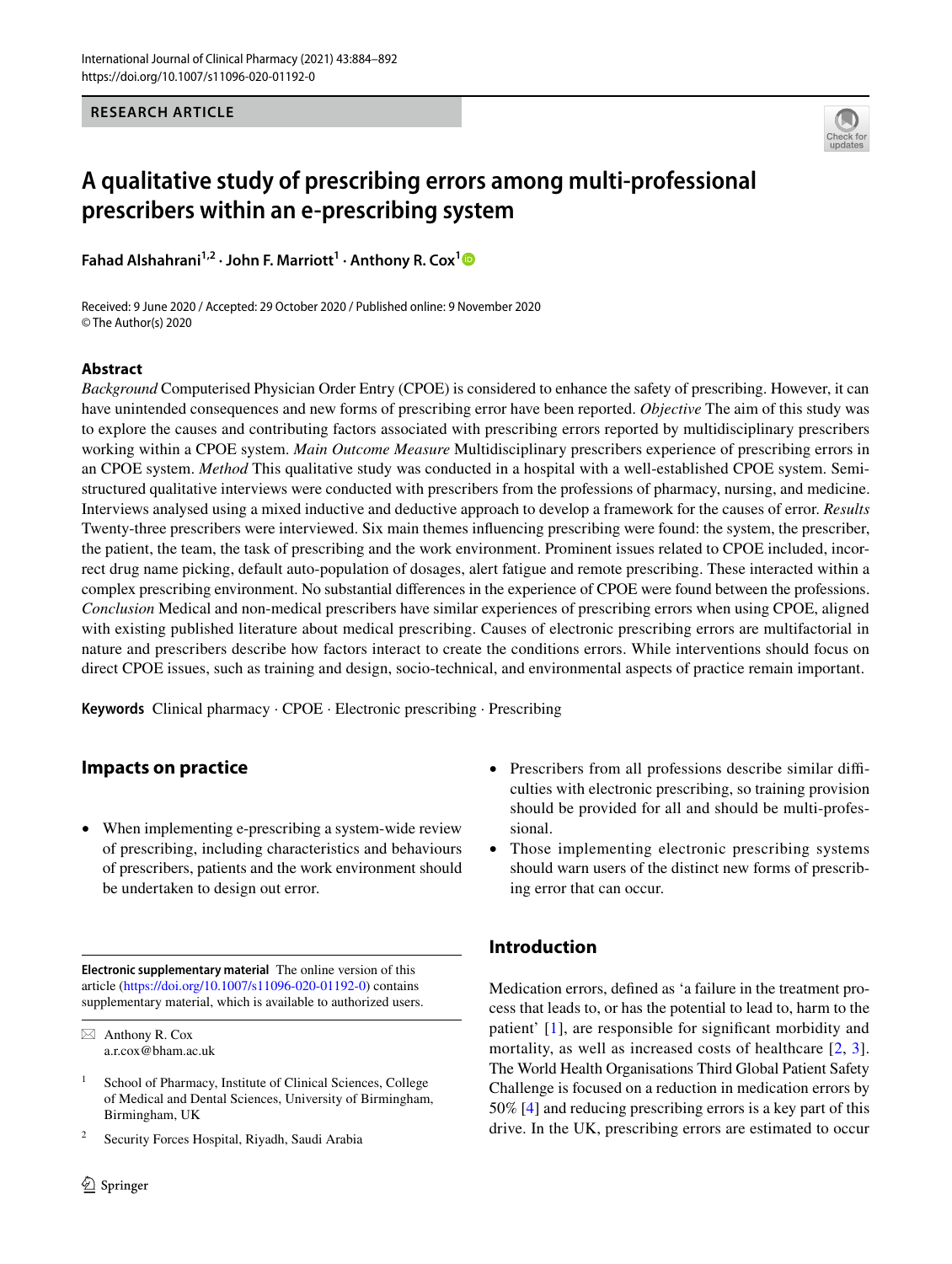in 8.9 to 14.7% of hospital inpatients and discharge medications [[5–](#page-7-4)[7\]](#page-7-5).

Computer Physician Order Entry systems (CPOEs) are seen as essential for improving both efficiency and patient safety in relation to prescribing  $[2, 8-10]$  $[2, 8-10]$  $[2, 8-10]$  $[2, 8-10]$  $[2, 8-10]$  $[2, 8-10]$ . CPOE enables prescribers to enter drug prescriptions via a computer application rather than paper. Evidence suggests that the use of CPOE reduces the prevalence of prescribing errors, [[11–](#page-7-8)[15\]](#page-7-9) by removal of legibility issues, guiding prescribers to appropriate prescribing decisions, and providing a robust system of audit.

Although the overall error reduction from CPOEs is uncontroversial, novel types of error have emerged associated with CPOE [[16](#page-7-10)[–18\]](#page-7-11). Some case studies of CPOE implementation have showed an increase in the number of higher severity medication errors [[19](#page-7-12), [20](#page-7-13)]. Malfunctions of clinical decision support systems (CDSS) in CPOE can also impact on patient safety [[21](#page-7-14)] and can arise from the complexity of coding clinical concepts in hierarchies within CPOE [[22\]](#page-7-15). Staff perceptions of prescribing safety following CPOE introduction may also be counter-intuitive. Davies et al. [\[23\]](#page-7-16) found that health care staf's perception of safety culture deteriorated after electronic prescribing was introduced. Despite this, CPOE remains a key part medication error prevention [[24](#page-7-17)].

CPOE design choices can also make some errors more likely; e.g. as a result of an incorrect selection on a dropdown menu, an electronic prescription for diamorphine was created at 70 times the required dosage [\[25\]](#page-7-18). Similar unintended adverse consequences of CPOE systems have been reported [[16,](#page-7-10) [26,](#page-8-0) [27](#page-8-1)].

Qualitative research on prescribing errors has examined multiple infuences of prescribing errors in secondary care  $[5, 28-30]$  $[5, 28-30]$  $[5, 28-30]$  $[5, 28-30]$ , highlighting insufficient training and high workloads. A meta-synthesis of integrating CDSS into clinical work found problems with useability and socio-technical issues on implementation [[31\]](#page-8-4).

In many countries non-medical prescribing is becoming more common [[32\]](#page-8-5), but there are no qualitative studies of prescribing errors by medical and non-medical prescribers in the context of CPOE.

#### **Aim of the study**

The study aimed to examine the views of pharmacists, nurses, and medical prescribers on the causes of electronic prescribing errors in a CPOE system in one large, multispeciality UK NHS hospital.

#### **Ethical approval**

The study was approved by the University of Birmingham Research Ethics Committee (ERN\_15-0161), Research and Development Department at the University Hospitals Birmingham NHS Foundation Trust (UHBFT) in September 2016 and NHS ethics committee.

# **Method**

# **Design**

The study used a qualitative design, employing semistructured interviews exploring the potential causes and contributing factors of prescribing errors in an electronic prescribing context. Thematic content analysis was combined with critical incident technique (CIT), to explore the factors infuencing prescribing errors. CIT allows interviewees to describe an event, allowing collection of facts, and subsequent evaluation of a cause. It is well suited to studying the interaction of subjects with technology, having been frst developed with pilots [[33\]](#page-8-6). CIT informed the interview guide, as well as prior studies investigating prescribing errors [\[6,](#page-7-19) [28\]](#page-8-2). Three case studies of prescribing errors were used to provoke discussion of error in a nonthreatening manner, since participants might not be willing to talk comfortably about errors of their own or others owing to fear of incrimination. The fnal interview guide (See Supplement 1) was piloted with four experienced pharmacists to ensure clarity and face validity. The interview guide also examined prescribers' specifc views on CPOE design; these results will be reported elsewhere. The analysis of the views and experience of three groups of prescribers, with difering standpoints, additionally provided a form of data triangulation.

#### **Study location**

Participants were recruited from an academic tertiary care hospital in the West Midlands, which operates a locally developed electronic prescribing system (Patient Information Communication System—PICS). The system includes integrated clinical decision support features, such as dose range checking, drug interactions alerts and contraindications (e.g. drug-disease, allergies). The system is used for in-patient, out-patients, and day care prescribing.

#### **Participants**

A purposive sampling methodology was used in order to target varied groups of prescribers. All active medical and non-medical licensed prescribers (pharmacists and nurses) working in the trust were eligible for inclusion.

The prescriber types approached in this study were: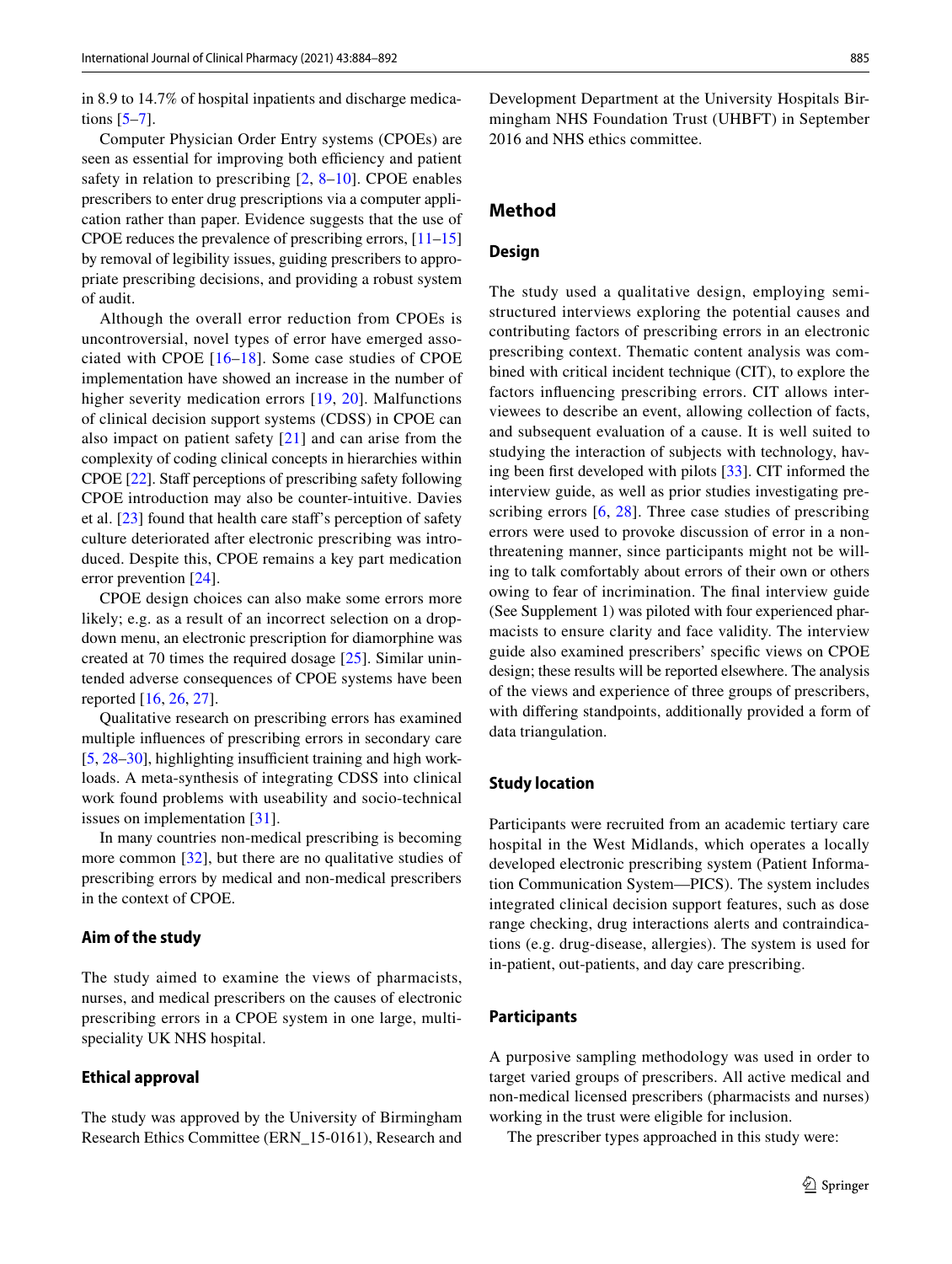- Junior doctors: All training and non-training grades (Foundation Year 1 and Foundation Year 2, Specialty Registrars, Junior Specialist Doctors).
- Senior doctors: Staff Grades and Consultants.
- Independent Pharmacist Prescribers.
- Independent Nurse Prescribers.

All medical and non-medical prescribers in the hospital were contacted via email and invited to interview. All prescribers who expressed an interest received an email consisting of an invitation letter and participant information leafet. It was made clear to participants that any individuals involved in errors should not be named, and that no blame would be assigned to them as a result of the interviews. Interviews were arranged at a mutually convenient time and place for the interview, in a workplace setting (such as a quiet office). No third parties were present at interviews. Consent was obtained before the interview commenced and participants were provided with a brief explanation of the purpose of the study.

# **Data collection**

The face to face interviews were conducted between 5th December 2016 and 25th April 2017. Interviews were recorded and discussions lasted between 20 and 30 min. Interviews were conducted by a male investigator (FA), a qualifed pharmacist of several years clinical experience undertaking a fulltime PhD in electronic prescribing. The interviewer had no prior relationship with any of the participants. Participants were not given transcripts for correction.

# **Data analysis**

Interview data was transcribed verbatim into an anonymous format, which was loaded into NVivo® version 10 for data management. Data analysis and recruitment was conducted in parallel, with ongoing analysis informing the researcher. A response rate could not be calculated there was no reliable fgure for the total number of prescribers within the organisation. However, participants were recruited until data saturation was achieved, when it was judged that no new additional themes were arising from the analysis [\[34](#page-8-7)].

An inductive and deductive approach was used in this study, to develop a thematic analysis of the data. Inductively, this was based on the interviewees' responses. The deductive approach was based on a framework for analysing risk and safety in clinical medicine [[35\]](#page-8-8) which is based on frameworks used in the human factors feld. It includes institutional contexts, organisational factors, the work environment, team and individual factors, task factors, and patient characteristics. Coding was carried out on a line by line analysis. All transcripts were coded by FA. Following

initial analysis, codes were refned and combined where appropriate, and clustered into broad themes. Coding accuracy and thematic analysis was cross-checked by two additional researchers (ARC, JFM), with diferences resolved via consensus.

# **Results**

# **Characteristics of the participants**

A total of 23 medical and non-medical prescribers were interviewed. No one who responded to the initial study email refused to participate. We were unable to estimate a response rate, since we have no reliable fgure for the total number of prescribers within the organisation. The demographics of the study participants are in Table [1](#page-2-0).

### **Participants' perspectives on prescribing errors**

Six major themes infuencing prescribing errors in CPOE systems emerged from the analysis, which are illustrated in the conceptual framework in Fig. [1.](#page-3-0) While these emergent themes were clear, they were interconnected, with participants describing a complex process during the process of prescribing. Multiple causes could contribute to a prescribing error. The following sections describe these major themes.

### **The system**

Issues related to the CPOE design were common. Selection of the wrong item from an electronic dropdown list was identifed by most participants (18/23). These included juxtaposition errors, where a medication with an entirely diferent indication than intended, listed before or after the desired medication, is erroneously chosen. Prescribers felt that such issues would not happen when using handwritten order systems.

*it's easy to click on the wrong drug, not double check it and just click again and obviously you are responsible for that's being tracked, uh, and I think when you are doing written prescribing, you know what you're writ-*

<span id="page-2-0"></span>

| <b>Table 1</b> Summary of study participants |
|----------------------------------------------|
|                                              |

| Group                  | Number | Gender           |
|------------------------|--------|------------------|
| Senior doctors         | 5      | 5 male           |
| Junior doctors         | 5      | 2 male, 3 female |
| Nurse prescribers      | 6      | 6 female         |
| Pharmacist prescribers |        | 3 male, 4 female |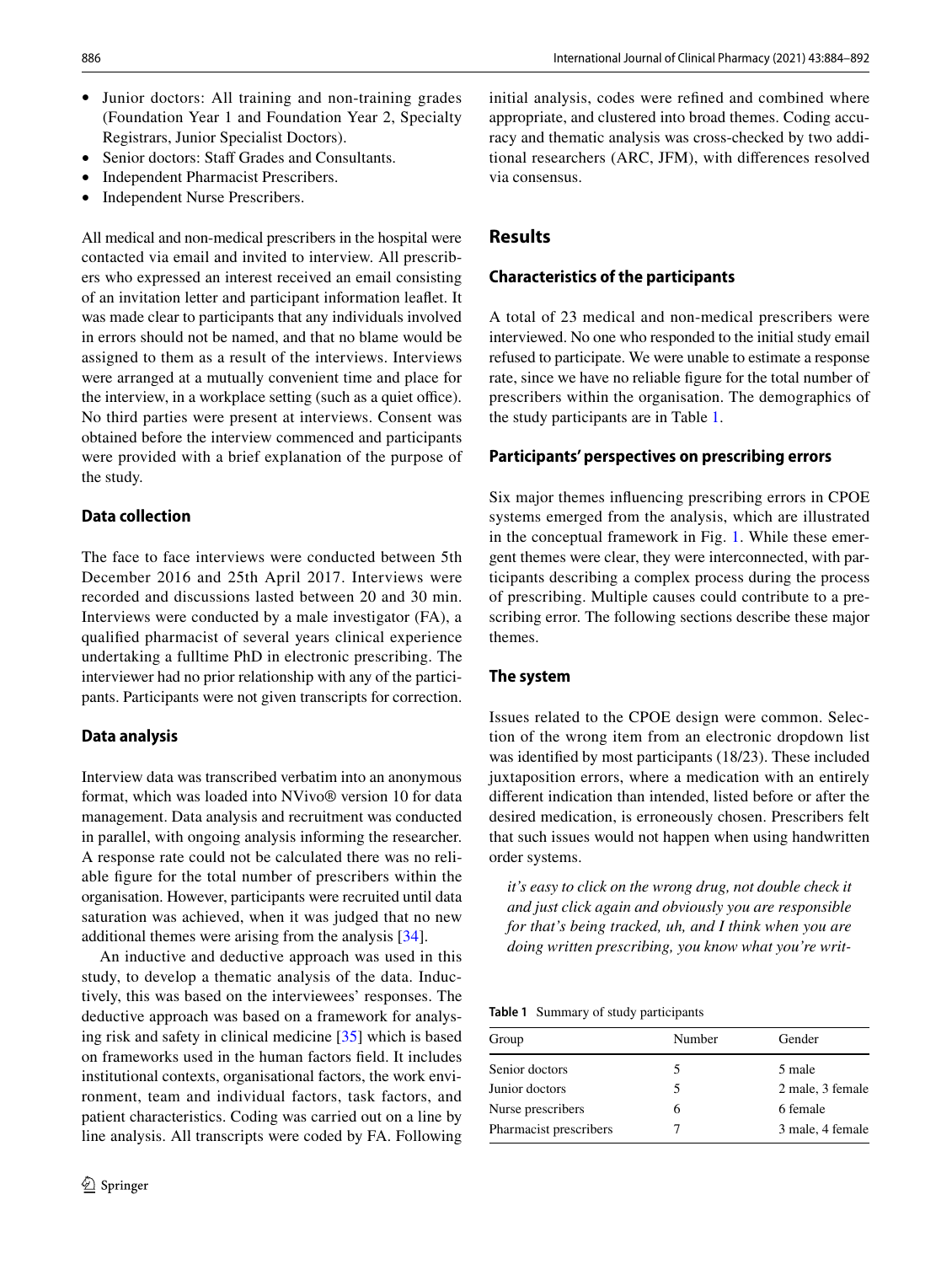

<span id="page-3-0"></span>**Fig. 1** Conceptual fgure of the interaction of the six major themes leading to the production of a prescription

*ing. Whether you write it fast or slow, you know what you're writing…"* **Junior Doctor 2**

Prescribers also noted that on entering the frst few letters of a drug name, the system would "suggest" a medicine name, which could be easily selected in error. Prescribers suggested the imprecision of touch screen computers worsened this risk.

Prescribers noted that errors can occur by selecting the wrong patient owing to the nature of the patient list structure; the correct medication being prescribed to the wrong patient (which was also linked to prescribing away from the physical location of the patient). The ability to prescribe for patients remotely rather than attending the patient directly, was also believed to lead to a disconnect between the act of prescribing and clinical assessment of the patient.

*if you prescribe something without assessing the patient, so if someone rings and says oh, they need some painkillers, you might prescribe a painkiller that they shouldn't have, based on their clinical picture.* **Junior Doctor 3**

Auto-population of information by the CPOE, such as drug dosing frequencies, to a default setting, led to prescribers allowing defaults stand when inappropriate to the specifc patient. Not correcting them led to reduced confict with the CPOE system. An example of prescribing error from autopopulation was:

*I had a patient that was prescribed baclofen. We changed it from tablet to oral solution. They were on 10 mg once a day before they changed it, so it was prescribed fne on PICS, baclofen 10 mg tablets once a day. But they had swallowing difculty, so we changed it to oral solution which defaulted the dose to 5 mg of TDS.*

#### **Senior Doctor 2**

Participants described an expectancy that CPOE's safety measures would intervene to prevent errors, that they felt made them complacent. Yet, at the same time prescribers described overriding alerts without conscious jugement. This was due to a perception of too many warnings and alert fatigue.

*After a while, you get used to the warnings, so you, sometimes, you probably don't read them as well as you should so you just keep clicking the warning off and you might miss a warning and still prescribe a drug for a patient that probably shouldn't be having it.* **Junior Doctor 3**

Prescribers noted the complex nature of electronic prescribing systems and how the rigidity of the process of prescribing medicines has the potential to lead to errors. This was noted particularly for non-standard intravenous products.

# **The prescriber**

Participants noted a lack of knowledge including deficits in drug knowledge for appropriate drug dosing (e.g., giving the wrong dose for renal or older patients) and failure to apply a protocol (e.g. modifying the dose in the presence of renal failure).

*there would have needed to be a knowledge by the prescriber about the correct dosing of the enoxaparin and really you should not need a computer to…I would expect a doctor in renal medicine to know what the correct dose was and prescribe the correct dose.* **Nurse 2**

Participants reported that high work load caused rushed working practices that led to prescribing errors. Prescribers' emotional status and their stress levels and tiredness were described by them as being likely to contribute to an error.

*if the doctor is very busy and particularly they're on call and they have got a lot of things to do; they tend to forget things, we're human beings and we tend to forget things and when you forget, you make errors.* **Senior Doctor 1**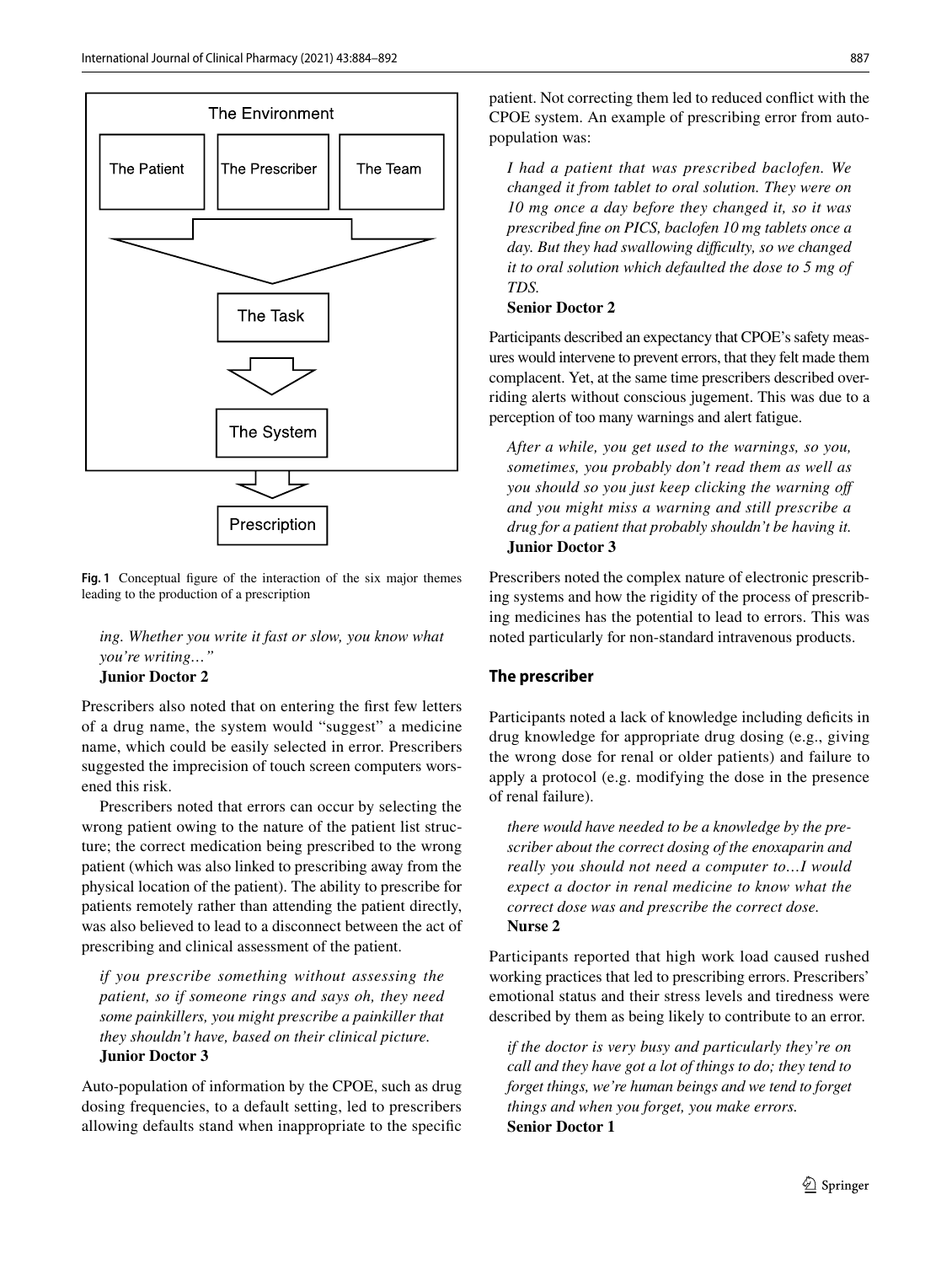Participants reported that errors were caused by slips in attention or lapses of memory. Memory lapses included situations such as prescribing a medication to which a patient has an allergy. Forgetting to navigate from the current patient's profle to prescribe for another patient was reported as an example of slips.

 *I saw four patients. The nurse comes to me. I've got PICS opened up and nurse tells me that your patient has got a heart rate of 200. So I want to prescribe a beta-blocker. Then I look for the patient but I usually don't concentrate because I'm still stuck with another patient. In the, doing the work, I'm looking after another patient and I'm prescribing medicine in another. So I ended up prescribing a medicine for my patient, the one who I was looking after now. So these are very common errors I see.*

#### **Senior Doctor 2**

Negligence in following standard procedures was identifed as a contributing factor to prescribing errors. Those prescribers accustomed to a paper based system were incautious within an e-prescribing system.

*it's because people don't understand how electronic prescribing system works, they don't know how to read and follow through because we are so used to paperwork and people are not really, I hate to say this, but people do things without even reading exactly what they are doing, that could cause an error.* **Nurse 1**

# **The patient**

Patients with complex comorbidities receiving multiple medications were cited by many participants as a high risk area for prescribing. These could include issues involving routes of administration, as well as dose and drug choice.

*on the critical care particularly the routes that are normally available on the ward are not always appropriate for my patients. So, something that they were previously swallowing is now going down a nasogastric tube – so, we have to make a lot of dose adjustments for going between IV and oral routes, or oral and other enteral routes, so there are quite a lot of errors there"*

#### **Pharmacist 5**

Errors arising from mis-remembered medication history from patients was also raised.

*Sometimes patients think they're on a specifc dose, but they're not on that dose, so you might go from patient*  *information and then you prescribe the wrong dose, but it's on what the patient said as well.* **Junior Doctor 3**

Prescribing errors were reported to occur when a medication history is unavailable or irretrievable when patients are admitted to hospital.

*it becomes a detective case and, and again, that's not a very safe way of prescribing because, but, you know, the …You're faced with, out of hours you're faced with the option of not prescribing any drugs—and waiting for the next day until the GP surgery opens or a family member can bring in the prescription.* **Junior Doctor 4**

Prescribers reported how unfamiliarity with the patients contributed to their prescribing errors, even in the presence of a good medical history. Treating a patient under the care of others while oncall was a common example given:

*You're asked to prescribe this or, you are asked to see them because they're deteriorating, you want to prescribe this or that, and you don't know them as well.*  **Junior Doctor 2.**

### **The task**

The task of prescribing was a strong theme. Prescribers noted that errors occur because a medication history is unobtainable, especially after business hours. During these periods GP surgeries are closed and the patient could be unable to provide an accurate medication history. Lack of access to patient records were identifed as a contributing factor leading to prescribing errors.

*the doctors don't have access to summary care records so it's hard for them to get a drug history properly especially if a patient comes in when they're confused….I've seen that sometimes patients say oh, I'm on bisoprolol but they don't know the dose, so the doctors just prescribe bisoprolol and they just go with the default on PICS"*

#### **Junior Doctor 4**

 Prescribers noted that some medications (such as morphine or HIV medications) are not shown on patient records as they may be prescribed by specialists, which could lead to medication omissions. The difficulties of sharing or transferring information between hospital and primary health care sectors was noted. Outdated discharge summaries and modifcations to therapy by GPs or out-patient prescribers that had not been updated in care records were cited as specifc examples of causes of inaccurate medication histories, inevitably associated with prescribing error.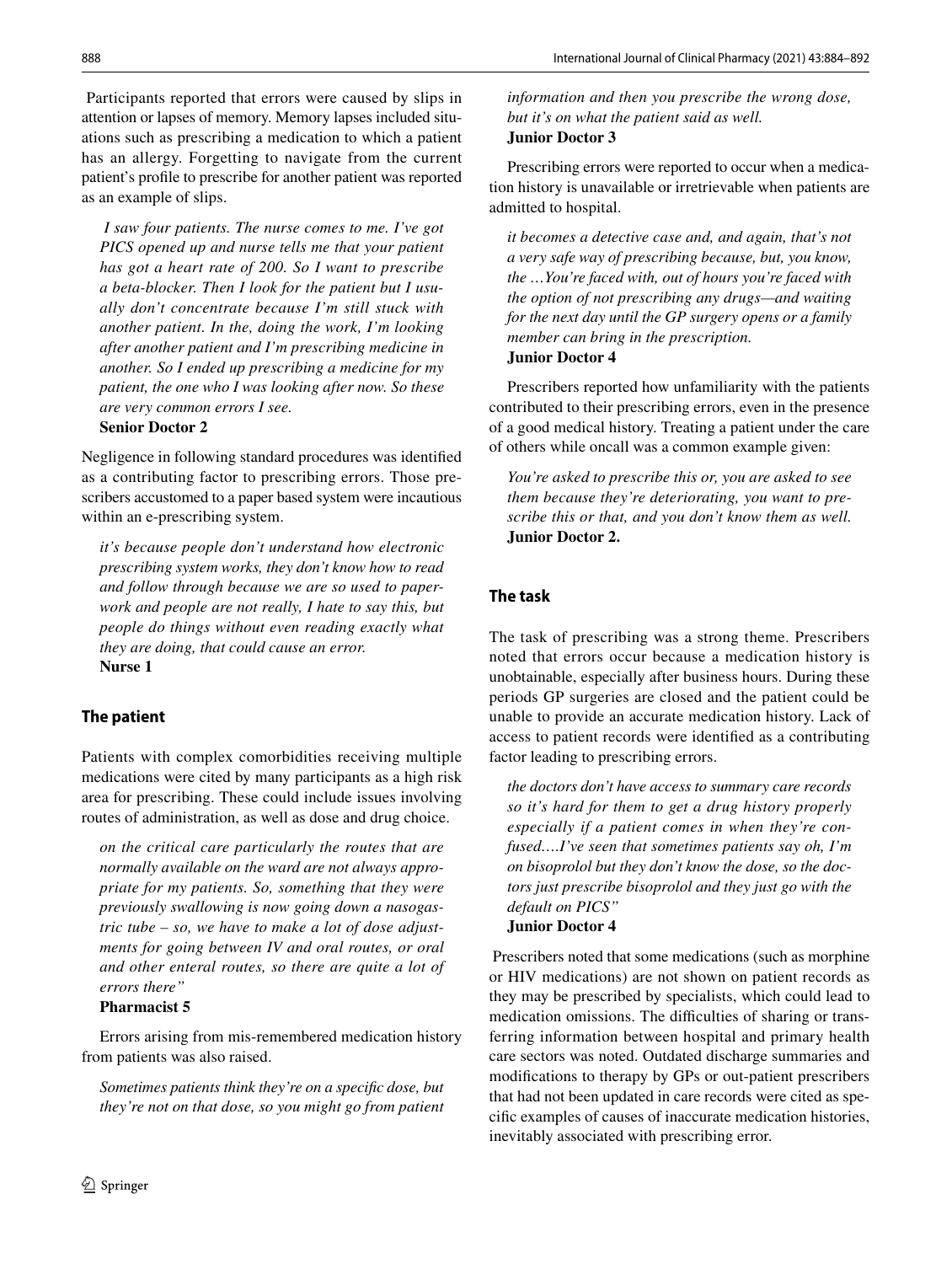*I mean there is always the barrier in certainly between community and hospital. We don't have access to their records, they don't have access to our records.* **Junior Doctor 4**

Prescribers also noted that errors can occur when they want to prescribe a medication in the absence of essential laboratory results.

*So sometimes, um, you'll prescribe a medication before the blood results are back.[.] You might put them on a diuretic before they know they've got acute kidney injury.*

**Senior Doctor 4**

### **The team**

Several prescribers highlighted poor communication between team members. As an example, using bed numbers rather than patient's name was reported to cause prescribing errors. Inadequate communication between healthcare professionals when patients were being transferred, or during care team hand-over, was noted as a cause of prescribing errors.

*if someone has told you—so you mix them up, yeah, so if someone has told you bed 4 needs paracetamol and bed 5 needs codeine, you might mess it up. Especially when they don't use names, if they use bed numbers, you could mix it up because it is a pressured environment"*

#### **Junior Doctor 3**

Staffing levels were also mentioned as being associated with prescribing error. Inadequate staff numbers, staff turnover and providing cover for absent colleagues were highlighted to increase workload and thus predispose to error generation.

#### **The environment**

Interviewees suggested that the working environment is a major contributor to prescribing error. Heavy workload, time pressures, a chaotic, distracting environment and the need to perform more than one task simultaneously, in the context of the CPOE system, were commonly mentioned.

# **On diferences between non‑medical and medical prescribers**

This study involved participants from across three difering prescribing professions and found no systematic diferences in the experiences of CPOE based on professional background. Although pharmacists' role as a clinical reviewer of other professions' prescribing led them to volunteer examples of other professions' prescribing practice, refections on

their own prescribing practice was similar to that of other professions.

# **Discussion**

Our study found that the causes and contributing factors to electronic prescribing errors described by prescribers from diferent professions are multifactorial and interconnected. They have been classifed into six high-level categories (the computer system, the prescriber, the patient, the task, the team and the work environment) that contributed to prescribing errors. The causes and contributing factors of electronic prescribing errors reported from diferent prescribers (medical and non-medical) were similar to many of the prescribing errors that occur with conventional handwritten prescribing [[5,](#page-7-4) [28,](#page-8-2) [29\]](#page-8-9) with the addition of errors related to the electronic system specifcally. A qualitative study of implementing CDSS, rather than CPOE, found some similar categories, including issues such as people, culture, communication, as well as the more technical issues one might expect [\[36](#page-8-10)]. Implemention of CPOE needs at least as much thought put into the human and organisational implementation, as it does the technical implementation.

#### **Types of errors**

Electronic prescribing systems reduce prescribing errors overall and they can create or propagate new issues which have been highlighted in previous studies [[18,](#page-7-11) [37–](#page-8-11)[39](#page-8-12)]. Our study confirms this with medical and non-medical prescribers. Whether these errors arise from design interface problems resulting from densely populated medication lists causing juxtaposition problems, prescribers relying on potentially inappropriate default doses, or human factor considerations, the recognition of such problems and their consequences by system designers should improve outcomes when implementing new alerts in e-prescribing systems. Infexible or complex ordering processes made prescribing particularly difficult and users noted that this could result in forced errors.

#### **Distractions and over‑reliance**

Also, distracting features of electronic systems caused by excessive alerts generated by the system during prescribing were cited as a disruptive efect by prescribers. A series of best practices have been suggested for alerts in CPOE and CDSS systems [[40\]](#page-8-13), but the evidence base for optimal amount of alerts and nature of such alerts, is weak [[41](#page-8-14)].

Prescribers in our study also noted the potential for over-reliance on CPOE systems. Such automation bias has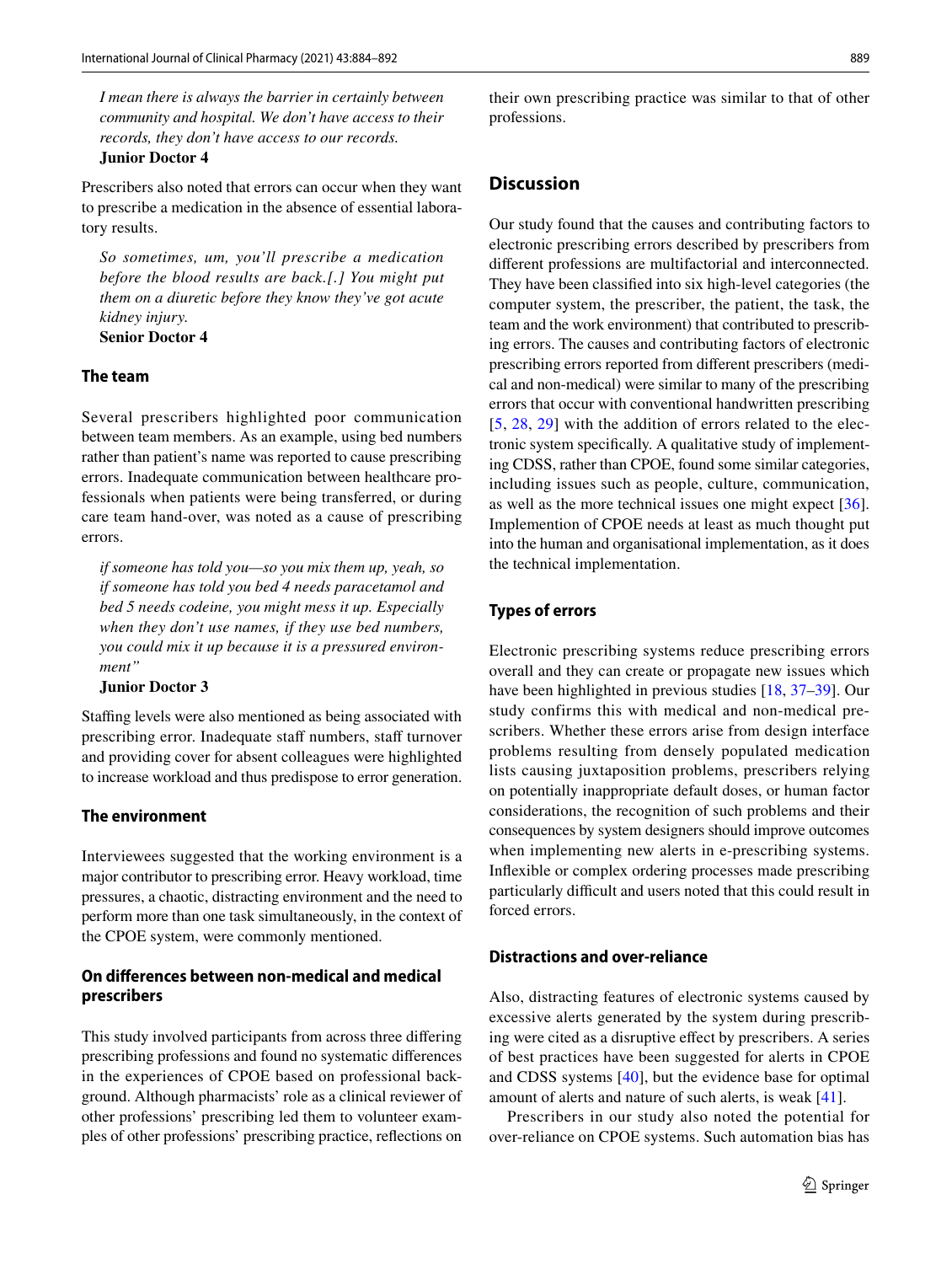been studied in experimental conditions and over-reliance on CDSS in CPOE led to increased prescribing errors [\[42](#page-8-15)].

#### **Prescriber knowledge and training**

A lack of knowledge of medication appears to be a major contributor to prescribing errors in previous studies [[5\]](#page-7-4) and arises in our study. Addressing knowledge deficits has been a long term concern [[43\]](#page-8-16), with continuing professional education for safe prescribing practice essential. Online resources such as the eLearning programme tool called Standard Computerised Revalidation Instrument for Prescribing and Therapeutics (SCRIPT) [[44](#page-8-17)] can promote safer prescribing in both medical and non-medical prescribers ([https://www.safeprescriber.org\)](https://www.safeprescriber.org).

Hospitals should ensure all users have access to adequate training before accessing the system. Learning outcomes for the electronic prescribing records have recently been published [[45\]](#page-8-18), and similar is required for electronic prescribing systems. A literature review of the training ofered in electronic prescribing to qualifed prescribers found only seven papers, which rarely covered the potential downsides of electronic prescribing [[46](#page-8-19)].

However, training may not always be efective. A small randomised control trial of feedback and training in relation to electronic prescribing found little efect and the authors argued that re-designing electronic prescribing systems would change prescriber behaviour more than education [\[47\]](#page-8-20). Latent failures built into CPOE provide the conditions in which prescribing errors occur, when high work load pressure and working environment distractions appear [[48\]](#page-8-21). However, compulsory condensed technical training on how to use the system efectively, particularly during the "shakedown" phase of implementation would seem prudent [[49](#page-8-22)].

#### **Socio‑technical issues**

Our study found prescribing errors related to the hierarchy, culture and poor communication between team members. These errors were mainly owing to barriers in communication between healthcare professionals and the inability to access insufficient drug information and guidelines at the time of prescribing. Prior research on the efect of CPOE on pharmacist-physician communication has shown increased frequency of communications between pharmacists and phy-sicians [[50\]](#page-8-23) provoked by many of the causes of error (such as lack of knowledge of the prescribing system) was also found in our study. A systematic review of the implementation of CDSS found similar socio-technical issues to those we found, including communication issues [\[51](#page-8-24)].

#### **A complex problem**

Our study indicated that inadequate access to a medication history of patients across health care sectors leads to prescribing errors. Franklin et al. [[6\]](#page-7-19) found that a lack of information of patients' medication histories from primary care settings contributed to prescribing errors in hospital settings. Signifcant improvements in medication histories and documentation of allergies has been shown when pharmacists are given this responsibility [[52\]](#page-8-25).

Our fnding that medical and non-medical prescibers described prescribing errors as multifactorial is consistent with previous studies [\[5](#page-7-4), [29](#page-8-9), [30,](#page-8-3) [53,](#page-8-26) [54](#page-8-27)]. All of these factors would be common to diferent prescribing professions and all would be subject to the same human cognitive biases, so it is perhaps not surprising that little diference between professions in the experience of CPOE was apparent.

#### **Reducing prescribing errors**

Recommendations for implementation of CPOE have been published [\[55,](#page-8-28) [56](#page-8-29)] and it is clear that socio-technical changes to interprofessional and patient communications caused by CPOE are also an outcome of CPOE implementation. Many issues are common to both CPOE and paper-based prescribing systems. We did not distinguish between these, since this is not a comparative analysis. We argue that CPOE systems should be examined as a whole, and it can be difficult to make the judgement about whether the CPOE was or was not involved in any particular event.

A policy brief summary analysing 40 systematic reviews, suggested actions dealing with prescribing error, including education for prescribers, incorporating computerised alerts, incorporating tools to guide prescribing, and encouraging multidisciplinary teams, including pharmacists, to care for patients [[57\]](#page-8-30). This underlines that CPOE is only one intervention to reduce prescribing errors.

#### **Strengths and limitations**

This is the frst qualitative study to explore the causes of prescribing errors made by diferent grades of medical as well as non-medical prescribers in an hospital CPOE system setting. Previous research has focussed on prescribing by junior doctors and trainees [\[5](#page-7-4), [29](#page-8-9)].

The interview guide was piloted in clinical pharmacists only. While they have professional insight into prescribing errors, wider piloting with other professions could have given additional insight. Interviewees were not asked for feedback on the interpretation of their interviews. Our study was carried out in one hospital site operating a single CPOE system, limiting the generalisability of the fndings, however our results refect themes found in the wider literature.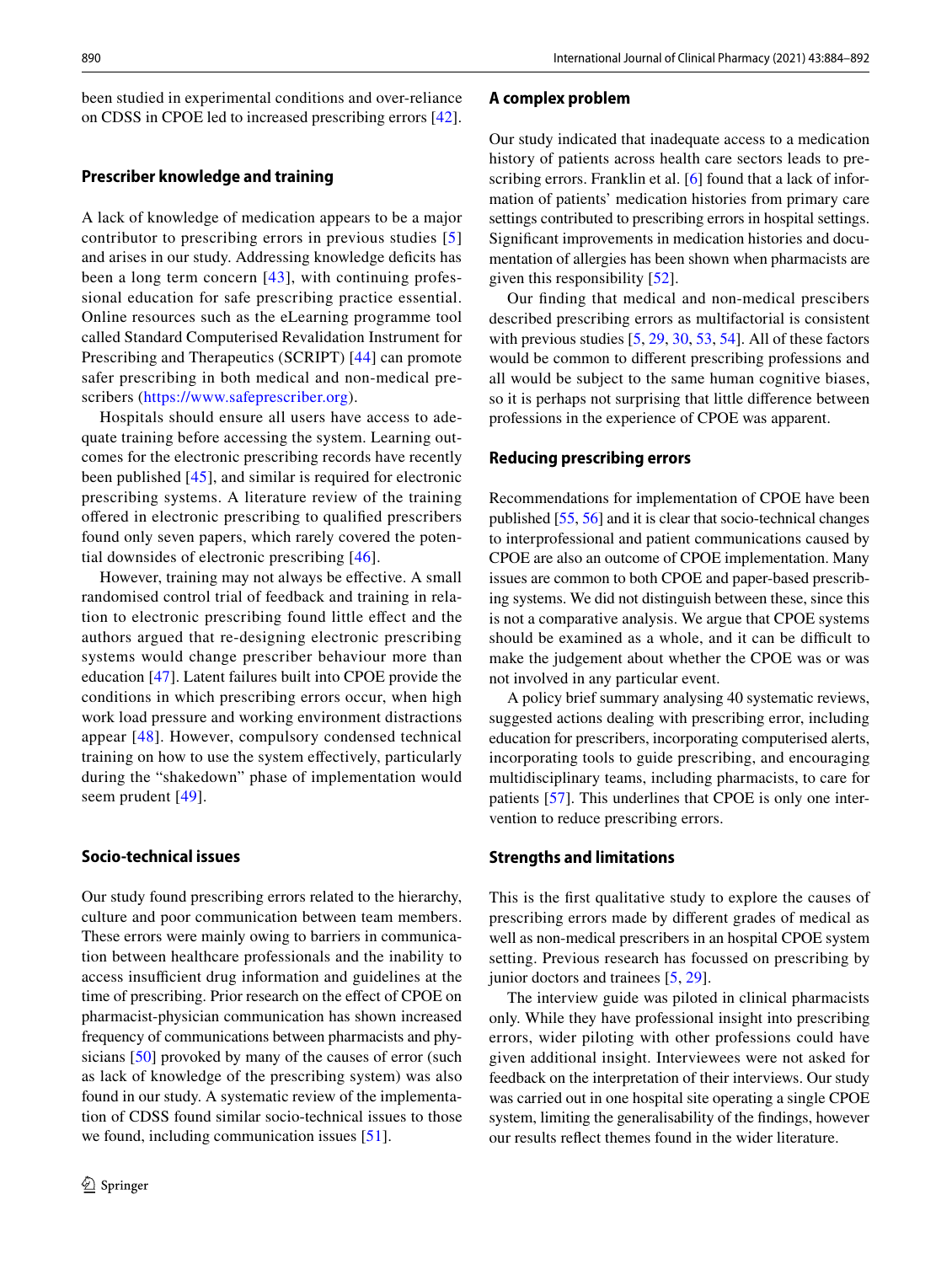# **Conclusion**

Medical and non-medical prescribers have similar experience of prescribing errors when using CPOE, with the broad areas of concern aligned with existing published literature about medical prescribing. Causes of electronic prescribing errors are multifactorial in nature and prescribers describe how factors interact to create the conditions errors. Solutions focused on a single factor, such as system design or training, may only result in only limited impact on prescribing errors. While interventions should focus on direct CPOE issues, such as training and design, socio-technical and environmental aspects of practice remain important.

**Acknowledgements** We would like to thank the participants in this study for their time and interest.

**Funding** The study was funded by the University of Birmingham, and The Saudi Cultural Bureau funded Fahad Alshahrani's PhD studies.

**Conflicts of interest** The authors have no conficts of interest to declare.

**Open Access** This article is licensed under a Creative Commons Attribution 4.0 International License, which permits use, sharing, adaptation, distribution and reproduction in any medium or format, as long as you give appropriate credit to the original author(s) and the source, provide a link to the Creative Commons licence, and indicate if changes were made. The images or other third party material in this article are included in the article's Creative Commons licence, unless indicated otherwise in a credit line to the material. If material is not included in the article's Creative Commons licence and your intended use is not permitted by statutory regulation or exceeds the permitted use, you will need to obtain permission directly from the copyright holder. To view a copy of this licence, visit <http://creativecommons.org/licenses/by/4.0/>.

### **References**

- <span id="page-7-0"></span>1. Ferner RE, Aronson JK. Clarifcation of terminology in medication errors. Drug Saf. 2006;29(11):1011–22.
- <span id="page-7-1"></span>2. Kohn LT, Corrigan JM, Donaldson MS. To err is human: building a safer health system. Washington, DC: National Academies Press; 2000.
- <span id="page-7-2"></span>3. Smith J, Cavell G. Building a safer NHS for patients: improving medication safety. London: Department of Health; 2004.
- <span id="page-7-3"></span>4. Donaldson LJ, Kelley ET, Dhingra-Kumar N, Kieny M-P, Sheikh A. Medication without harm: who's third global patient safety challenge. Lancet. 2017;389(10080):1680–1.
- <span id="page-7-4"></span>5. Dornan T, Ashcroft D, Heathfeld H, Lewis P, Miles J, Taylor D, et al. An in-depth investigation into causes of prescribing errors by foundation trainees in relation to their medical education: EQUIP study. London: General Medical Council. 2009. [cited 2020 Oct 2]. [https://www.gmc-uk.org/-/media/documents/FINAL\\_Repor](https://www.gmc-uk.org/-/media/documents/FINAL_Report_prevalence_and_causes_of_prescribing_errors.pdf_28935150.pdf) [t\\_prevalence\\_and\\_causes\\_of\\_prescribing\\_errors.pdf\\_28935150.](https://www.gmc-uk.org/-/media/documents/FINAL_Report_prevalence_and_causes_of_prescribing_errors.pdf_28935150.pdf) [pdf](https://www.gmc-uk.org/-/media/documents/FINAL_Report_prevalence_and_causes_of_prescribing_errors.pdf_28935150.pdf).
- <span id="page-7-19"></span>6. Franklin BD, Reynolds M, Shebl NA, Burnett S, Jacklin A. Prescribing errors in hospital inpatients: a three-centre study of their prevalence, types and causes. Postgrad Med J. 2011;2011:117879.
- <span id="page-7-5"></span>7. Seden K, Kirkham JJ, Kennedy T, Lloyd M, James S, Mcmanus A, et al. Cross-sectional study of prescribing errors in patients admitted to nine hospitals across North West England. BMJ Open. 2013;3(1):e002036.
- <span id="page-7-6"></span>8. Donaldson LJ, Appleby L, Boyce J. An organisation with a memory: report of an expert group on learning from adverse events in the NHS: Stationery Office Norwich, United Kingdom; 2000.
- 9. PricewaterhouseCoopers LLP. A review of the potential benefts from the better use of information and technology in Health and Social Care: fnal report. London: Department of Health. 2013.
- <span id="page-7-7"></span>10. Westbrook JI, Reckmann M, Li L, Runciman WB, Burke R, Lo C, et al. Efects of two commercial electronic prescribing systems on prescribing error rates in hospital in-patients: a before and after study. PLoS Med. 2012;9(1):e1001164.
- <span id="page-7-8"></span>11. Bates DW, Leape LL, Cullen DJ, Laird N, Petersen LA, Teich JM, et al. Efect of computerized physician order entry and a team intervention on prevention of serious medication errors. JAMA. 1998;280(15):1311–6.
- 12. Bates DW, Teich JM, Lee J, Seger D, Kuperman GJ, Ma'Luf N, et al. The impact of computerized physician order entry on medication error prevention. J Am Med Inform Assoc. 1999;6(4):313–21.
- 13. Garg AX, Adhikari NK, McDonald H, Rosas-Arellano MP, Devereaux P, Beyene J, et al. Efects of computerized clinical decision support systems on practitioner performance and patient outcomes: a systematic review. JAMA. 2005;293(10):1223–38.
- 14. Kaushal R, Jha AK, Franz C, Glaser J, Shetty KD, Jaggi T, et al. Return on investment for a computerized physician order entry system. J Am Med Inform Assoc. 2006;13(3):261–6.
- <span id="page-7-9"></span>15. Nuckols TK, Smith-Spangler C, Morton SC, Asch SM, Patel VM, Anderson LJ, et al. The effectiveness of computerized order entry at reducing preventable adverse drug events and medication errors in hospital settings: a systematic review and meta-analysis. Syst Rev. 2014;3:56.<https://doi.org/10.1186/2046-4053-3-56>.
- <span id="page-7-10"></span>16. Campbell EM, Sittig DF, Ash JS, Guappone KP, Dykstra RH. Types of unintended consequences related to computerized provider order entry. J Am Med Inform Assoc. 2006;13(5):547–56.
- 17. Gandhi TK, Weingart SN, Seger AC, Borus J, Burdick E, Poon EG, et al. Outpatient prescribing errors and the impact of computerized prescribing. J Gen Intern Med. 2005;20(9):837–41.
- <span id="page-7-11"></span>18. Koppel R, Metlay JP, Cohen A, Abaluck B, Localio AR, Kimmel SE, et al. Role of computerized physician order entry systems in facilitating medication errors. JAMA. 2005;293(10):1197–203.
- <span id="page-7-12"></span>19. Schwartzberg D, Ivanovic S, Patel S, Burjonrappa SC. We thought we would be perfect: medication errors before and after the initiation of computerized physician order entry. J Surg Res. 2015;198(1):108–14.
- <span id="page-7-13"></span>20. Hinojosa-Amaya JM, Rodriguez-Garcia FG, Yeverino-Castro SG, Sanchez-Cardenas M, Villarreal-Alarcon MA, Galarza-Delgado DA. Medication errors: electronic vs. paper-based prescribing. Experience at a tertiary care university hospital. J Eval Clin Pract. 2016;22(5):751–4.
- <span id="page-7-14"></span>21. Wright A, Hickman TT, McEvoy D, Aaron S, Ai A, Andersen JM, et al. Analysis of clinical decision support system malfunctions: a case series and survey. J Am Med Inform Assoc. 2016;23(6):1068–76.
- <span id="page-7-15"></span>22. Wright A, Wright AP, Aaron S, Sittig DF. Smashing the strict hierarchy: three cases of clinical decision support malfunctions involving carvedilol. J Am Med Inform Assoc. 2018;25(11):1552–5.
- <span id="page-7-16"></span>23. Davies J, Pucher PH, Ibrahim H, Stubbs B. Impact of the introduction of electronic prescribing on staff perceptions of patient safety and organizational culture. J Surg Res. 2017;212:222–8.
- <span id="page-7-17"></span>24. Baysari MT, Raban MZ. The safety of computerised prescribing in hospitals. Aust Prescr. 2019;42(4):136–8.
- <span id="page-7-18"></span>25. Shulman R, Singer M, Goldstone J, Bellingan G. Medication errors: a prospective cohort study of hand-written and